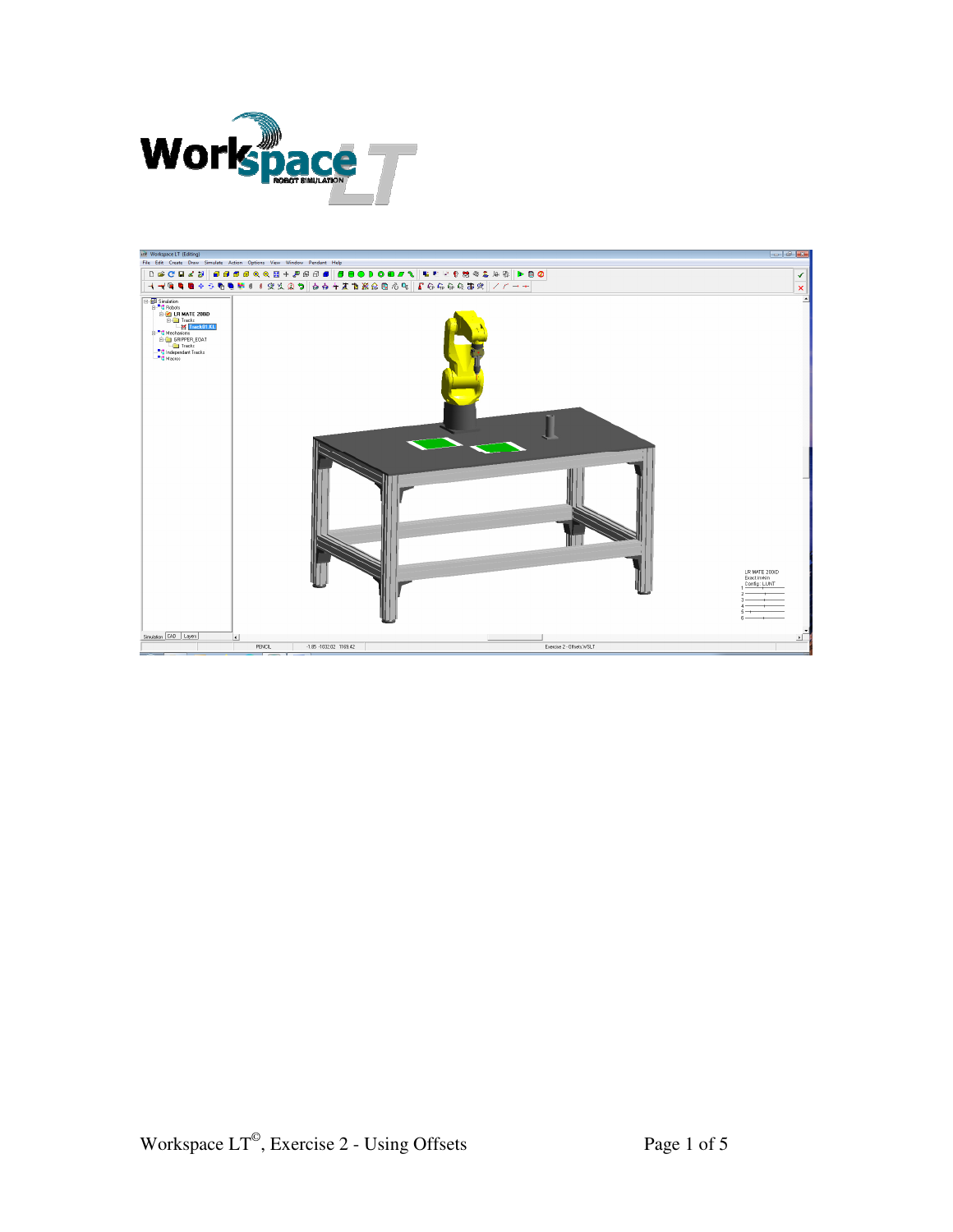

## **Exercise 2 - Using Offsets**

## **Objectives:**

- Create basic robot programs using offsets in simulation.
- Using routines.

## **Materials;**

- Workspace  $LT^{\circ}$  simulation software.
- Workspace  $LT^{\circ}$  project file "Exercise 2 Offsets. WSLT"
- Manual "Workspace  $LT^{\circ}$  User Guide.pdf".

**Helpful Hint;** Before starting this exercise, review the User Guide sections;

- 6.2 Program structure
- 6.4 Variable types and consants
- 7.1 Move To.
- $\bullet$  7.2 Move Away.
- 7.3 Move Near.
- 7.5 Move Relative.
- 1) Procedure: Create a track using offsets
	- a) Open Workspace LT simulation software.
	- b) Open  $\mathbb{E}$  the project file "Exercise 2 Offsets.WSLT".
	- c) Visually determine where the tool frame or TCP is located. Activate the "Tool Frame Display". On the tool bar and using the mouse  $\&$  select  $\circ$  Options, from the drop down menu using the mouse  $\&$  select Robot Utilities  $\rightarrow$ , from the slide out menu using the mouse  $\sqrt[k]{\text{select}}$  Robot options... Set the  $\sqrt[k]{\text{[Iool frame display}}$  and  $\alpha$ ccept  $\boxed{\alpha}$ .
	- d) Place the U-Tool at the end of the pencil being held by to gripper.
		- i) Place the mouse  $\&$  over the pencil and press the left button twice, this will select the pencil and is now considered active.
		- ii) The "Current Position" (CP) will be displayed at the end of the pencil with the Z direction of the CP pointing downward away from the face plate.
		- iii) Located on the tool bar, Select  $\Phi$  placing a tool frame at the end of the pencil.
		- iv) The U-Tool is now located at the end of the pencil and in the same orientation as the CP.
	- e) Test the tool frame by moving the robot using the follow CP Function.

Workspace  $LT^{\degree}$ , Exercise 2 - Using Offsets Page 2 of 5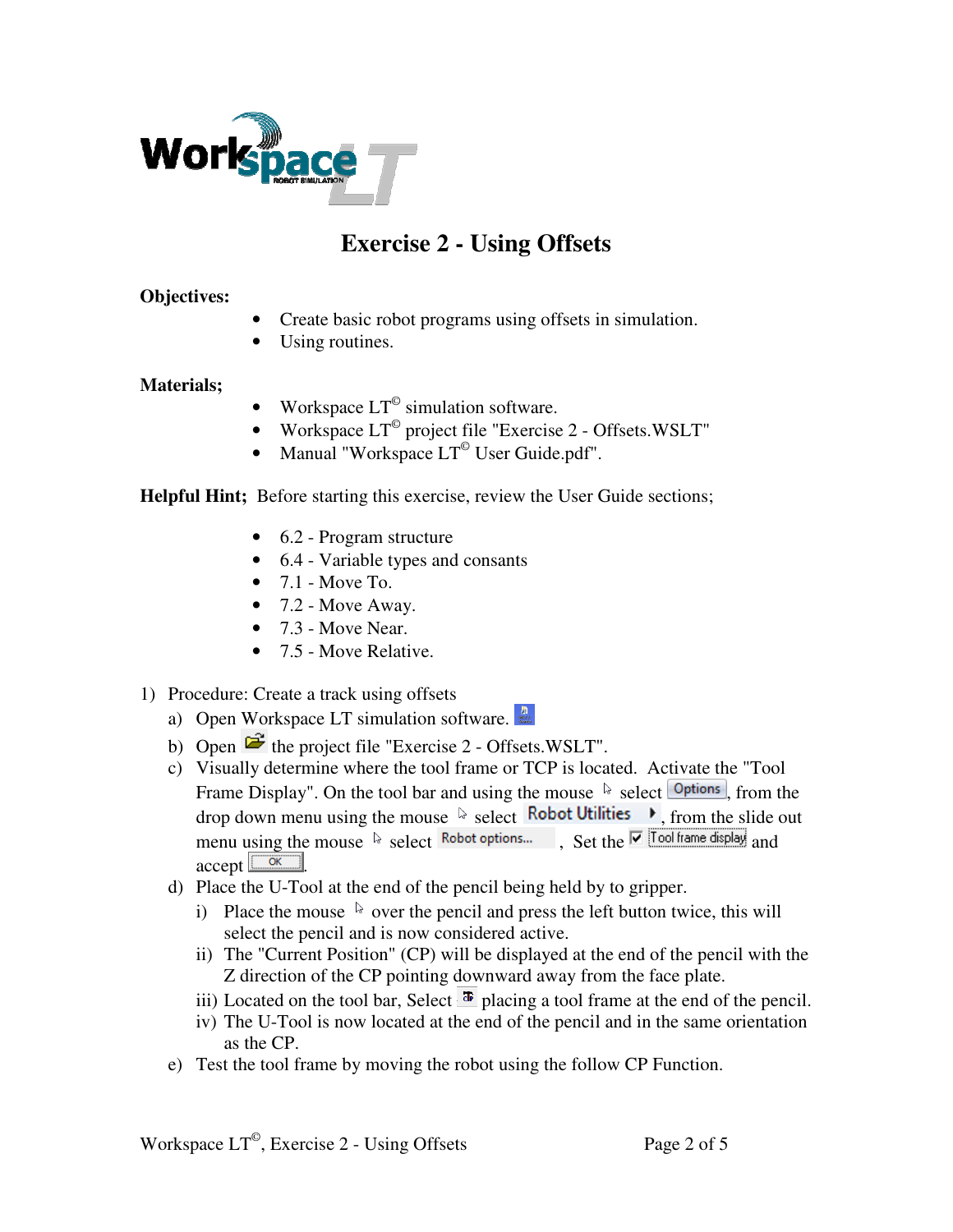- i) Open the pendent by selecting the function  $\frac{\text{Pendant}}{\text{I}}$  located on the tool bar. The Pendent menu will appear.
- ii) Using the mouse  $\sqrt[k]{\text{select}}$  the check box labeled  $\sqrt[k]{\text{FollowCP}}$ .
- iii) Move the robot by placing the CP in front of the robot. Do this by placing the mouse  $\approx$  near the EOAT gripper and clinking the left mouse button.
- iv) The CP will move to this position and the Robot will follow placing the U-Tool at the new CP position.
- f) Add a track (Robot program) using the default "Track Name" and "Language".
	- i) Hover the mouse  $\&$  over the **F** Tracks folder below the robot name  $\Box$  **LR MATE 200iD** in the simulation window. Press the right mouse key.
	- ii) A user menu will appear, using the mouse  $\sqrt[k]{\text{select}}$ . Add Track.
	- iii) A user menu will appear  $\sqrt{\frac{[\text{Add Track}]}{[\text{Add Track}]}}$ . Use the default values for "Track Name", "Track01" and "Language", "KAREL 2".
	- iv) Using the mouse  $\frac{1}{2}$  select  $\boxed{\sqrt{26}}$
	- v) A new track  $\stackrel{\text{def}}{=}$  Track01.KL will appear.
- g) Using the mouse  $\&$  select the GP labeled "HOME". Move the robot tool frame to this GP using  $\bigoplus$  icon located on the tool bar.
- h) Record a track.
	- i) Using the mouse  $\&$  select the newly created track and press the right mouse button to open the track edit dialogue box. Select  $\vee$  Active to activate  $\overline{H}$  Track01.KL
	- ii) Repeat the mouse actions again to open the dialogue box a second time.
	- iii) Using the mouse  $\triangleright$  select Record Track.
	- iv) When the menu box appears presenting the question "Are you sure you want to record over Track01.KL?", select "OK"
	- v) A warning message will open suggesting you save your model, select  $\sqrt{\frac{1}{1-\epsilon}}$ the project model and progress will be saved.
	- vi) The Action  $\boxtimes$  menu will appear, select  $\frac{\text{Begin}}{\text{Action}}$ . The **EX** menu box will change to include more options.
- i) Using the mouse  $\sqrt[k]{ }$ , Select the Pencil at the end of the robot to begin the procedure of record the U-Tool previously created.
	- i) Select  $\sqrt{\frac{Value}{Value}}$  to open the Variables  $\boxed{3}$  Menu box.
	- ii) Select  $\Box$  Place \$UTOOL at CP  $\Box$ . The tool frame will be recorded into your track and will be used to calculate robot positioning going forward.
- j) From the  $\overline{\text{Action}}$   $\overline{\text{[8]}}$  Menu box, select  $\overline{\text{[Bobot Move Commons]}}$ . Once selected the Robot Move Commands  $\boxed{\boxtimes}$  menu appears. This Exercise focuses on the

| Move Away | Move Near               | Move Relative | and |
|-----------|-------------------------|---------------|-----|
| CP Movel  | (Move To) Instructions. |               |     |

k) Using the mouse  $\sqrt{ }$ , select the GP labeled "HOME". From the Robot Move Commands  $\boxed{3}$  menu, select  $\boxed{ }$  GPMove  $\boxed{ }$ . The robot EOAT position at GP HOME is now recorded in the track file.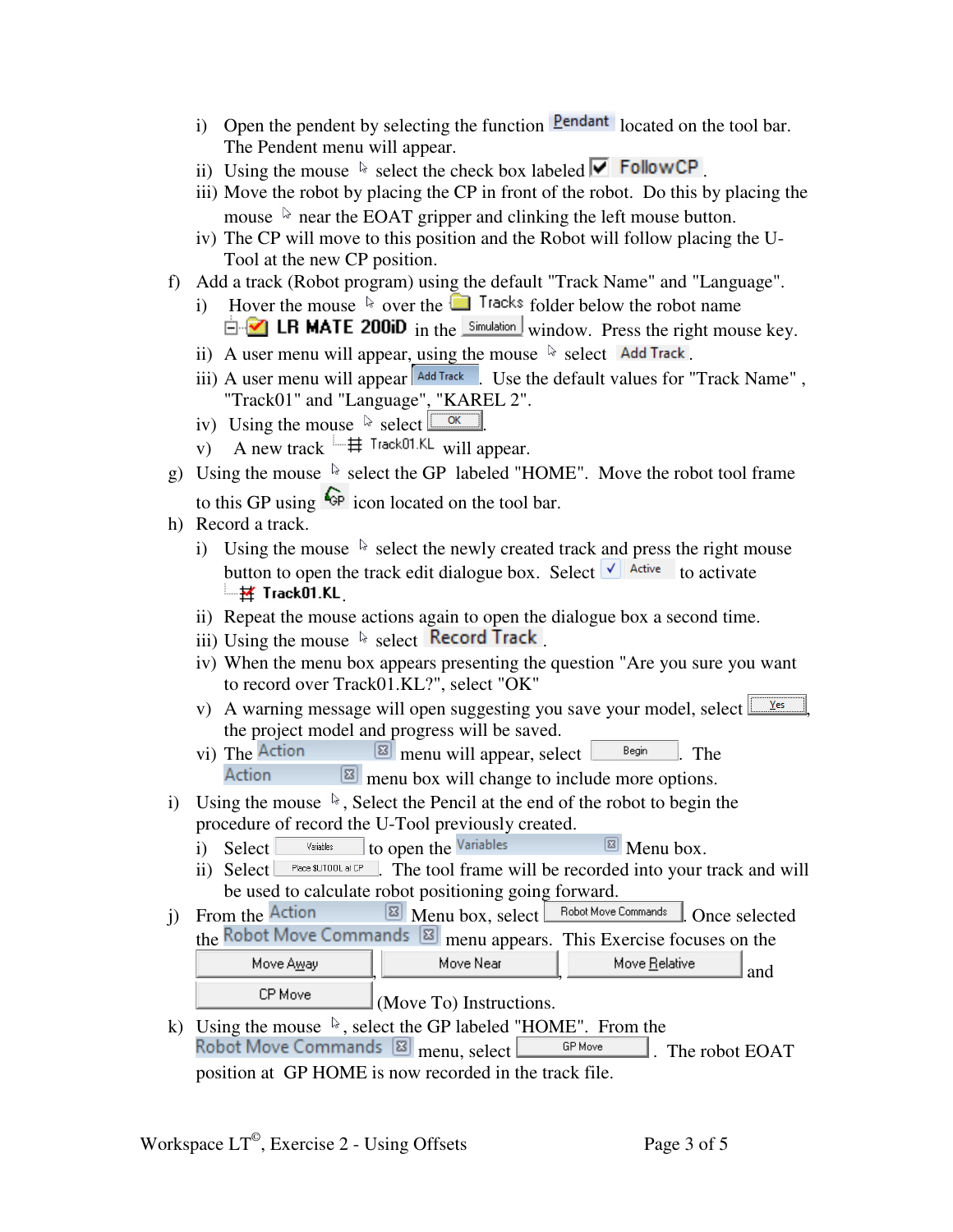- l) Repeat the previous procedure to move the robot tool frame to the GP position labeled "SQUAREGP1" recording this position to the track file.
- m) Place the mouse  $\sqrt[k]{ }$  close to the corner of the green square directly below the pencil's current position and press the  $\mathbb{C}$  key of the key board. This action selects the corner vertices positioning the CP at that location.



Workspace  $LT^{\degree}$ , Exercise 2 - Using Offsets Page 4 of 5